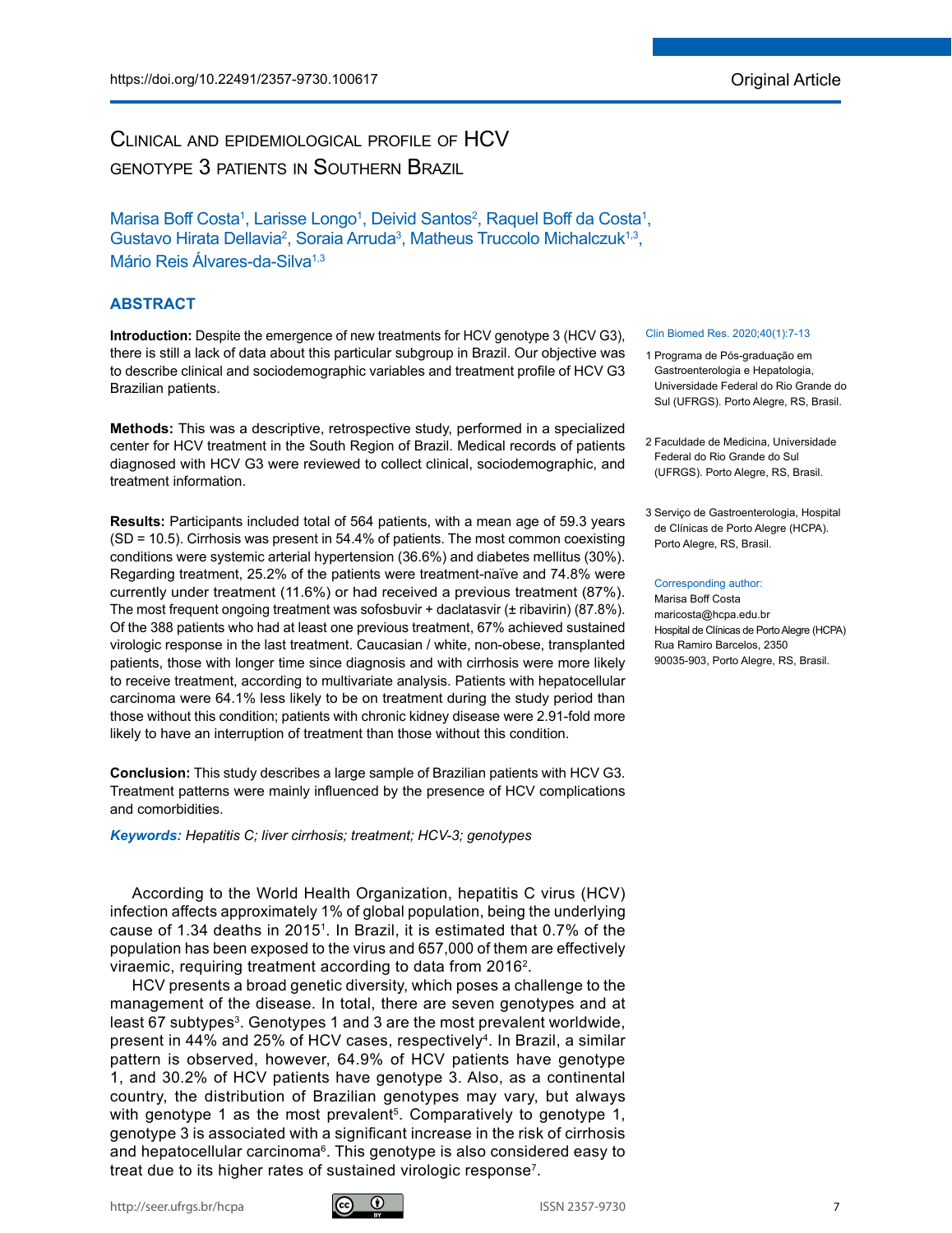HCV medications, as a high-cost treatment, are mainly provided to patients by the Brazilian federal government. The prescription and use of these drugs follow strict rules described in a Directive of the Ministry of Health. Between 2011 and 2018, new updates of this protocol were published, driven by the recent emergence of new HCV therapies with proven clinical benefit<sup>2,8-10.</sup>

Despite recent advances in disease management, there is a lack of data exclusively about genotype 3 that allows for planning patient care and allocating resources within the healthcare system. South Brazil is the geographic region with highest prevalence of this genotype. Thus, the aims of this study are: (i) to describe clinical and sociodemographic profile of patients with HCV genotype 3; (ii) to describe the treatment profile of these patients and (iii) to evaluate the associations between treatment patterns and clinical characteristics of patients in the southernmost region of Brazil attending a specialized center.

#### **METHODS**

This is was a descriptive, retrospective study, performed in a specialized center for HCV treatment in the South Region of Brazil. Eligible patients were those with confirmed diagnosis of HCV genotype 3 according to medical records who attended at least one outpatient visit between January 2011 and December 2016, aged at least 18 years old, regardless of their classification of fibrosis severity. No restrictions were applied to comorbidities or co-infections. Patients with mixed genotype were excluded. Eligible patients had their medical records reviewed to collect clinical, sociodemographic, and disease characteristics and information on the treatment of HCV and co-infections. This study was approved by the Research Ethics Committee of the Hospital de Clínicas de Porto Alegre under approval number CAAE 67894217.5.0000.5327 and followed the recommended guidelines for studies in humans.

# *Statistical analysis and sample size calculation*

An exploratory analysis was performed using tabulation measures of central tendency (mean) and dispersion (standard deviation-SD) for quantitative variables, and frequency for qualitative variables. Multivariate logistic regression models

were fitted to assess the association between treatment-related variables (current treatment, interrupted treatment, previous treatment, and treatment pattern) with clinical, life style, and sociodemographic characteristics, controlled for possible confounding factors and interactions. The analyses were conducted using Stata (version MP 12®) and R Project (version 3.1.2©) to provide a 95% Confidence Interval and p-value  $\leq 0.05$ .

As a descriptive study, this research was not designed to assess any specific statistical hypothesis. Thus, the number of individuals included in the sample was not based on a statistical sample size calculation, but on practical considerations, such as viability of reference center.

# **RESULTS**

A total of 564 patients with HCV genotype 3 were included in the sample, and their clinical and sociodemographic characteristics are presented in Table 1. The proportions of male and female patients were similar (49.8% and 50.2%, respectively) and mean age of the sample was 59.3 years ( $SD = 10.5$ ). Most patients were classified as Caucasian/White (92.9%).

Mean time since diagnosis was 103.0 months  $(SD = 38.9; 8.58 \text{ years})$ , with mean Body Mass Index (BMI) of  $28.0$  (SD = 5.5). Alcohol and drug consumption were identified in 23% and 10.1% of patients, respectively.

Regarding disease severity, 318 (56.4%) patients presented cirrhosis, with mean MELD score of 12.4  $(SD = 6.3)$ . Most patients  $(64%)$  were classified as Child-Turcotte-Pugh Score level A. The most common extra-hepatic manifestations and comorbidities were systemic arterial hypertension (36.6%), diabetes mellitus (30%), hepatocellular carcinoma (20.9%), liver transplantation (13.5%), obesity (12.4%) and depression (11.9%).

Information on treatment pattern is shown in Table 2. Among HCV genotype 3 patients with information on treatment pattern,  $25.2\%$  (N = 142) were treatment-naïve, and the most common reason for not treating was absence of fibrosis / mild fibrosis (22.5%), followed by decompensated cirrhosis / hepatocellular carcinoma / waiting for transplantation (21.83%) (Figure 1).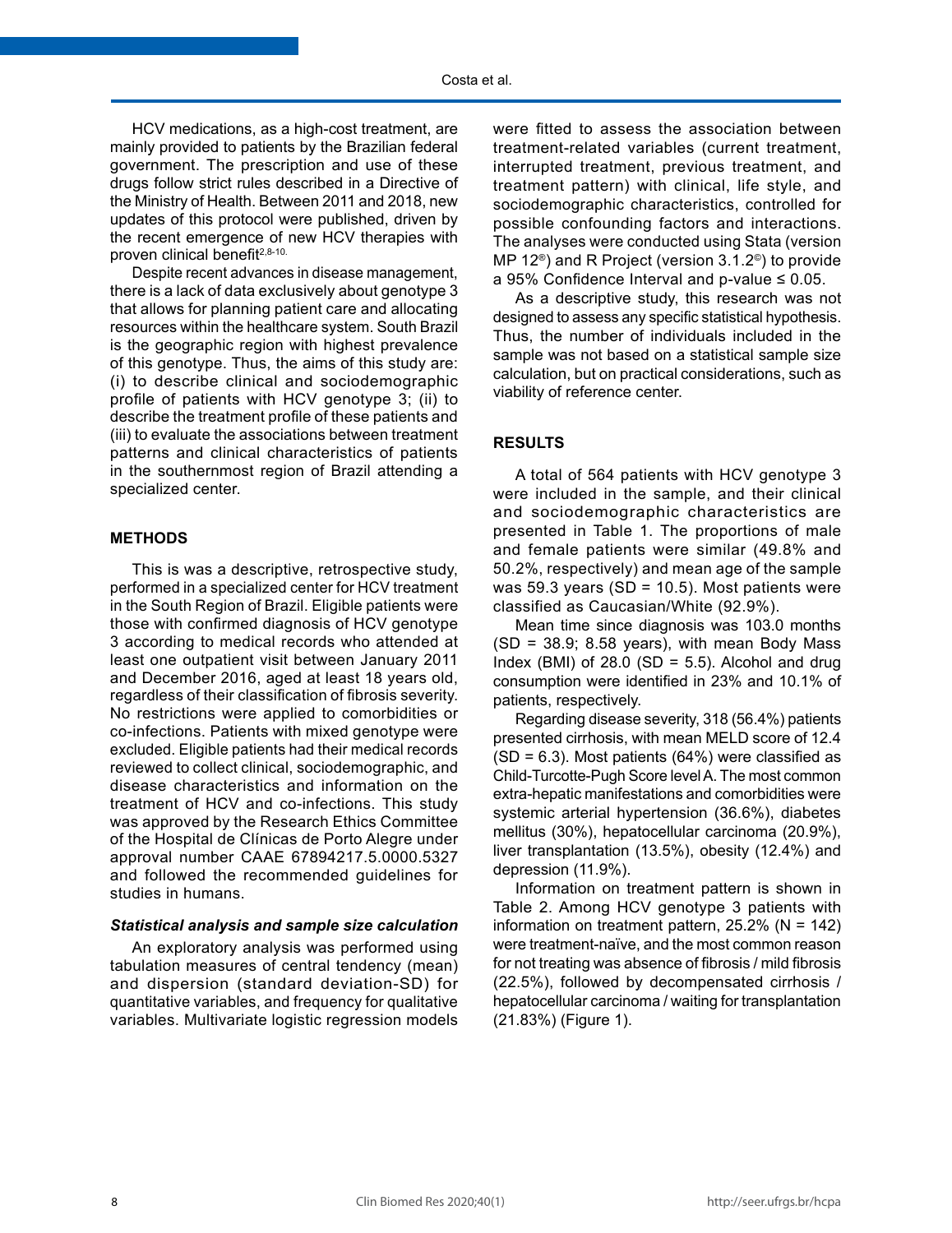| Table 1: Clinical and sociodemographic characteristics of HCV genotype 3 patients. |                           |      |  |
|------------------------------------------------------------------------------------|---------------------------|------|--|
| <b>Characteristics</b>                                                             | N                         | $\%$ |  |
| Age                                                                                |                           |      |  |
| 18-29 years                                                                        | $\ensuremath{\mathsf{3}}$ | 0.5  |  |
| 30-39 years                                                                        | 15                        | 2.7  |  |
| 40-49 years                                                                        | 73                        | 12.9 |  |
| 50-59 years                                                                        | 183                       | 32.5 |  |
| 60-69 years                                                                        | 211                       | 37.4 |  |
| $\geq 70$ years                                                                    | 79                        | 14   |  |
| [Mean / SD]                                                                        | 59.3                      | 10.5 |  |
| Gender                                                                             |                           |      |  |
| Female                                                                             | 283                       | 50.2 |  |
| Male                                                                               | 281                       | 49.8 |  |
| Race                                                                               |                           |      |  |
| Caucasian/White                                                                    | 519                       | 92   |  |
| <b>Black</b>                                                                       | 24                        | 4.3  |  |
| <b>Brown</b>                                                                       | 20                        | 3.5  |  |
| Indigenous                                                                         | 1                         | 0.2  |  |
| Anthropometric data                                                                |                           |      |  |
| Height (cm-N = $155$ ) [Mean / SD]                                                 | 73.8                      | 16.7 |  |
| Weight (Kg-N = 203) [Mean / SD]                                                    | 164.1                     | 10.5 |  |
| BMI (N = 152) [Mean / SD]                                                          | 28                        | 5.5  |  |
| <b>Diagnosis</b>                                                                   |                           |      |  |
| Time since diagnosis (months) [Mean / SD]                                          | 103                       | 38.9 |  |
| Lifestyle behaviors                                                                |                           |      |  |
| Alcohol consumption                                                                | 130                       | 23   |  |
| Other drug consumption                                                             | 57                        | 10.1 |  |
| <b>Disease severity</b>                                                            |                           |      |  |
| Cirrhosis <sup>1</sup>                                                             | 318                       | 56.4 |  |
| MELD Score (N = 219) [Mean / SD]                                                   | 12.4                      | 6.3  |  |
| Child-Turcotte-Pugh Score                                                          | 311                       | 55.1 |  |
| Α                                                                                  | 199                       | 64   |  |
| B                                                                                  | 77                        | 24.8 |  |
| С                                                                                  | 35                        | 11.2 |  |
| Extra-hepatic manifestations and comorbidities <sup>2</sup>                        |                           |      |  |
| Systemic Arterial Hypertension                                                     | 205                       | 36.3 |  |
| Diabetes Mellitus                                                                  | 169                       | 30   |  |
| Hepatocellular carcinoma                                                           | 118                       | 20.9 |  |
| Liver Transplantation                                                              | 76                        | 13.5 |  |
| Obesity                                                                            | 70                        | 12.4 |  |
| Depression                                                                         | 67                        | 11.9 |  |
| Absence of extra-hepatic manifestations or comorbidities                           | 150                       | 26.6 |  |

<sup>1</sup> According to medical chart information or fibrosis evaluation.

² Only extra-hepatic manifestations and comorbidities with frequency ≥10% were showed. Other conditions reported were: thyroiditis, chronic kidney disease, cardiovascular disease, non-alcoholic steatohepatitis, dyslipidemia, arthralgia, glomerulopathy, biliary lithiasis, gastrointestinal cancer, cryoglobulinemia, hemochromatosis, biliary stenosis, vasculitis, lymphoma, porphyria cutanea tarda, autoimmune hepatitis, sjogren's syndrome and lichen planus.

BMI: Body Mass Index; MELD: Model for End-Stage Liver Disease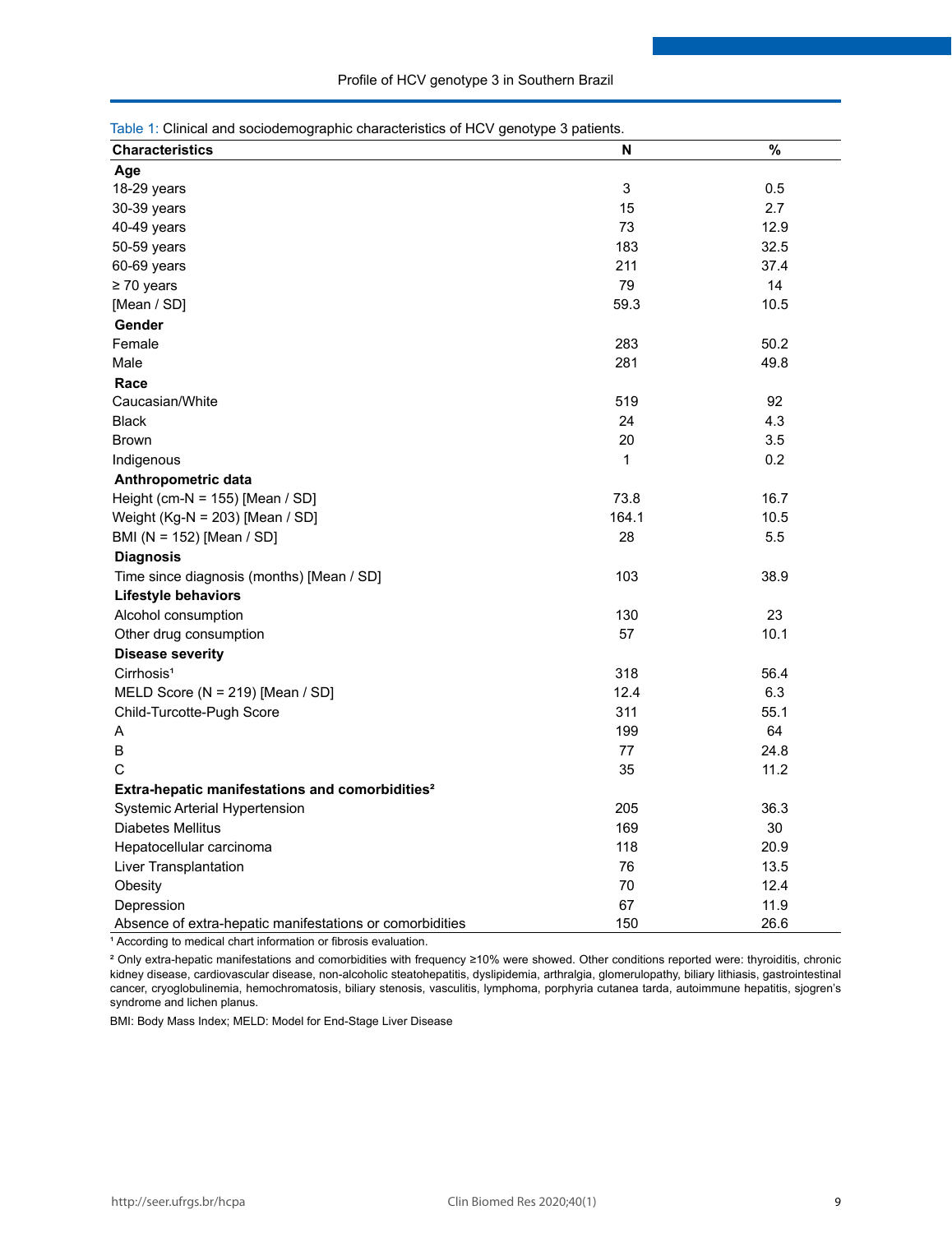Costa et al.



Figure 1: Reasons for non-treatment of HCV genotype 3 patients.

Table 2: Treatment pattern of HCV genotype 3 patients.

| <b>Characteristics</b>                                | N    | $\frac{9}{6}$ |
|-------------------------------------------------------|------|---------------|
| Non-treated patients                                  | 142  | 25.2          |
| <b>Treated patients</b>                               | 421  | 74.8          |
| Patients currently treated                            | 49   | 11.6          |
| Patients without current treatment                    | 366  | 87            |
| Not informed                                          | 6    | 1,4           |
| Number of treatments ( $N = 421$ ) [Mean / SD]        | 1.5  | 0.7           |
| Patients currently treated ( $N = 49$ )               |      |               |
| Current treatment pattern                             |      |               |
| Sofosbuvir + Daclatasvir (± Ribavirin)                | 43   | 87.8          |
| Pegylated interferon ± Ribavirin                      | 3    | 6.1           |
| Sofosbuvir + Pegylated interferon + Ribavirin         | 3    | 6.1           |
| Current treatment duration (weeks-N = 44) [Mean / SD] | 16.6 | 5.9           |
| Patients without current treatment ( $N = 366$ )      |      |               |
| Last treatment pattern                                |      |               |
| Pegylated interferon ± Ribavirin                      | 254  | 69.4          |
| Sofosbuvir + Daclatasvir (± Ribavirin)                | 92   | 25.1          |
| Sofosbuvir + Pegylated interferon + Ribavirin         | 16   | 4.4           |
| Not informed                                          | 4    | 1.1           |
| Last treatment duration (weeks-N = 313) [Mean / SD]   | 27.2 | 15.5          |
| Previous treatment characteristics (N = 388)          |      |               |
| Sustained virologic response (N = 351)                | 235  | 67            |
| Treatment interruption ( $N = 369$ )                  | 73   | 19.8          |
| Reasons for treatment interruption                    |      |               |
| Unspecified adverse event                             | 31   | 42.5          |
| Cirrhosis decompensating/hospitalization              | 14   | 19.2          |
| Hematological adverse event                           | 12   | 16.4          |
| Poor adherence/follow-up lost                         | 9    | 12.3          |
| Death during treatment                                | 3    | 4.1           |
| Drug intolerance                                      | 3    | 4.1           |
| Psychiatric adverse event                             |      | 1.4           |

\* Variables described by frequency (%).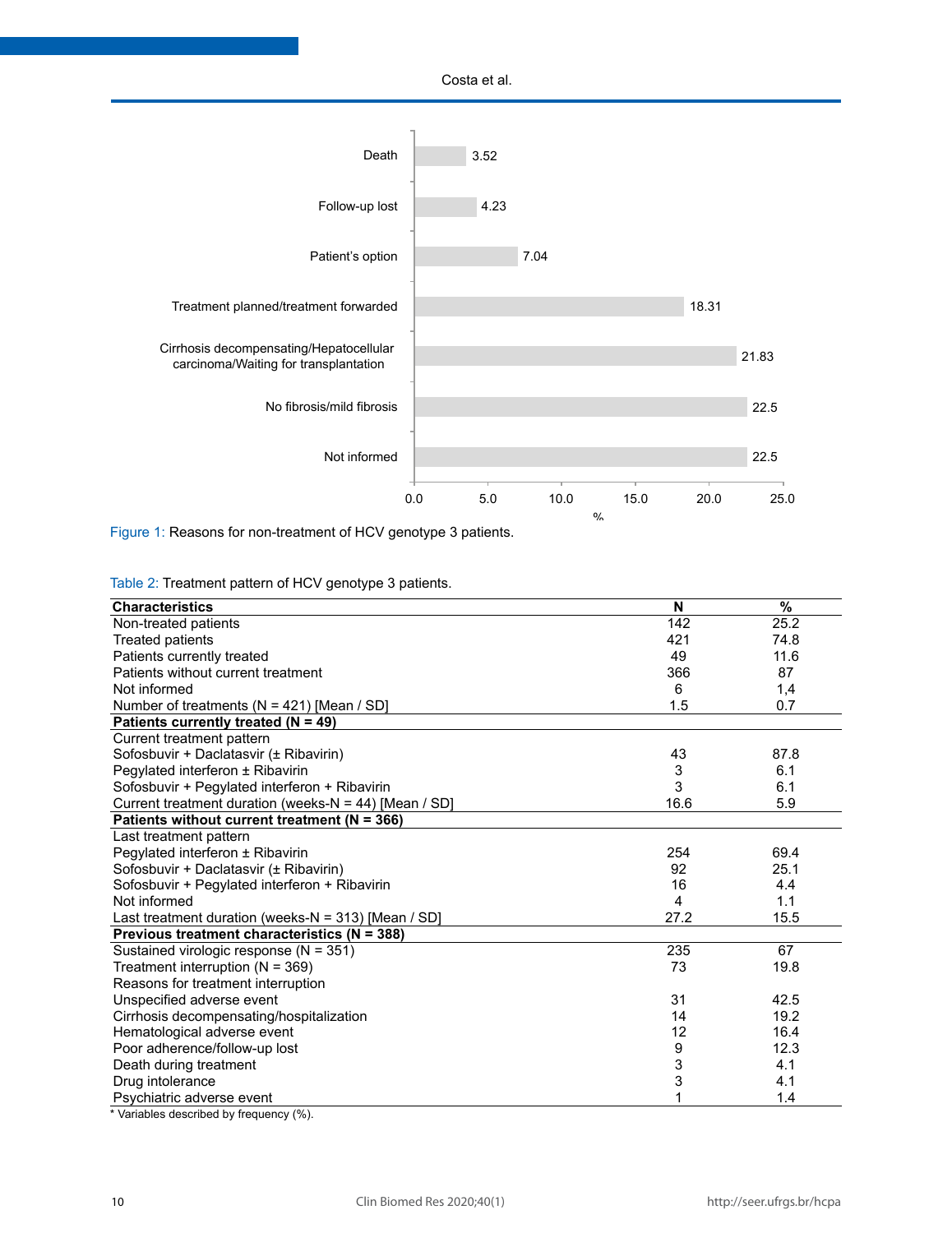Among the patients treated ( $N = 421$ ; 74.8% of total sample),  $11.6\%$  (N = 49 / 421) were receiving treatment during the study period, while  $87\%$  (N =  $366$ ) / 421) had received previous treatment, but were not under ongoing treatment. On average, patients received 1.5 treatments (SD = 0.7). Considering the patients currently treated  $(N = 49)$ , most of them were on sofosbuvir  $+$  daclatasvir ( $\pm$  ribavirin) (87.8%). The mean current treatment duration was 16.6 weeks  $(SD = 5.9)$ .

Among patients who were not receiving treatment during the study, but had previous treatment, the mean therapy duration was 27.2 weeks  $(SD = 15.5)$ , and the most common therapeutic regimen was pegylated interferon ± ribavirin (69.4%), followed by sofosbuvir + daclatasvir (± ribavirin) (25.1%).

Independently of current treatment status, 388 patients had at least one previous treatment. Of these, 67% achieved sustained virologic response in the last treatment, but treatment was interrupted in 19.8% of cases. Most frequent reasons for treatment interruption were: unspecified adverse events (42.5%), decompensated cirrhosis/hospitalization (19.2%), and hematologic adverse events (16.4%).

Logistic regression models showed that patients were more likely to receive treatment if they were Caucasian/white ( $OR = 3.809$ ; p-value = 0.002), nonobese (OR = 2.595; p-value = 0.007), transplanted  $(OR = 5.010; p-value = 0.001)$ , presented longer time since diagnosis ( $OR = 1.010$ ; p-value = 0.004), and had cirrhosis according to fibrosis evaluation comparatively to those without fibrosis (OR = 0.258;  $p$ -value = 0.001) or mild fibrosis (OR = 0.480; p-value = 0.022). Patients with hepatocellular carcinoma had  $64.1\%$  (OR = 0.359; p-value = 0.036) less chance to be on current treatment during the study period than those without this condition; while patients with chronic kidney disease were 2.913-fold  $(p-value = 0.025)$  more likely to have a treatment interruption than those without this disease.

Finally, models showed that patients presenting higher chance of receiving pegylated interferon  $\pm$ ribavirin than sofosbuvir + daclatasvir (±ribavirin) in their last treatment were those who consumed alcohol ( $OR = 2.719$ ; p-value = 0.006) and those with non-alcoholic steatohepatitis (OR = 6.067; p-value = 0.044). Transplanted patients were 82.6%  $(OR = 0.174; p-value =  $0.001$ ) less likely to receive$ pegylated interferon ± ribavirin than sofosbuvir + daclatasvir (± ribavirin). Also, a one-month increase in time since diagnosis resulted in an increase of 0.7% (OR = 1.007; p-value = 0.032) in the chance of receiving pegylated interferon  $\pm$  ribavirin and not sofosbuvir + daclatasvir  $(±$  ribavirin) in the last treatment. When compared to patients with cirrhosis (according to FibroScan), individuals with mild and severe fibrosis were 2.659-fold (p-value = 0.012) more

likely and  $62.4\%$  (OR = 0.376; p-value = 0.013) less likely, respectively, of being treated with pegylated interferon ± ribavirin compared to sofosbuvir + daclatasvir (± ribavirin).

#### **DISCUSSION**

This study aimed to describe a large sample of patients with HCV genotype 3 who attended a specialized center in the South Region of Brazil, specifically addressing variables concerning treatment patterns and their contributing factors. Our dataset was able to comprehensively describe the clinical and demographic features of this subgroup of HCV patients, as well as how they are currently treated and which variables may contribute to explain the choice of treatment within the available therapeutic arsenal.

Gender distribution in the present study was balanced among HCV genotype 3 patients, similarly to a study conducted in China11. However, this distribution differs from studies conducted in Brazil<sup>12</sup> and Pakistan<sup>13</sup>. These studies presented a higher proportion of male patients, which can be explained by the higher susceptibility of men to known risk factors<sup>12-14</sup>. Less than a quarter of patients in the sample (23%) had records of alcohol consumption. This lifestyle behavior may play a role in the progression of HCV, although the mechanism is not totally elucidated. Also, alcohol is a relevant prognostic factor for HCV and for the development of cirrhosis<sup>15-17</sup>.

The presence of comorbidities/extra-hepatic manifestations negatively impacts the treatment and outcomes of HCV<sup>18,19</sup>. The most frequent coexistence conditions among the HCV genotype 3 HCV patients included in this sample were systemic arterial hypertension (36.3%) and diabetes mellitus (30%). These proportions were higher than those reported by Melo et al.<sup>12</sup> in a population from São Paulo (systemic arterial hypertension-19%; diabetes mellitus-11%). This difference between the studies can be justified by the sample composition, since the referred study excluded patients who were coinfected, transplanted, alcohol-dependent and with end-stage renal disease<sup>12</sup>. The available literature indicates hypertension as the sixth most frequent HCV comorbidity with a known association with infection progression. In addition, if severe, hypertension is a relevant contraindication for the treatment of HCV19. Previous studies also reported that HCV patients have a higher risk of developing diabetes mellitus than healthy individuals or patients with other hepatic infections $20,21$ , which may justify the high proportion of this comorbidity in our sample.

The presence of coexisting conditions showed a great influence on treatment characteristics. Obese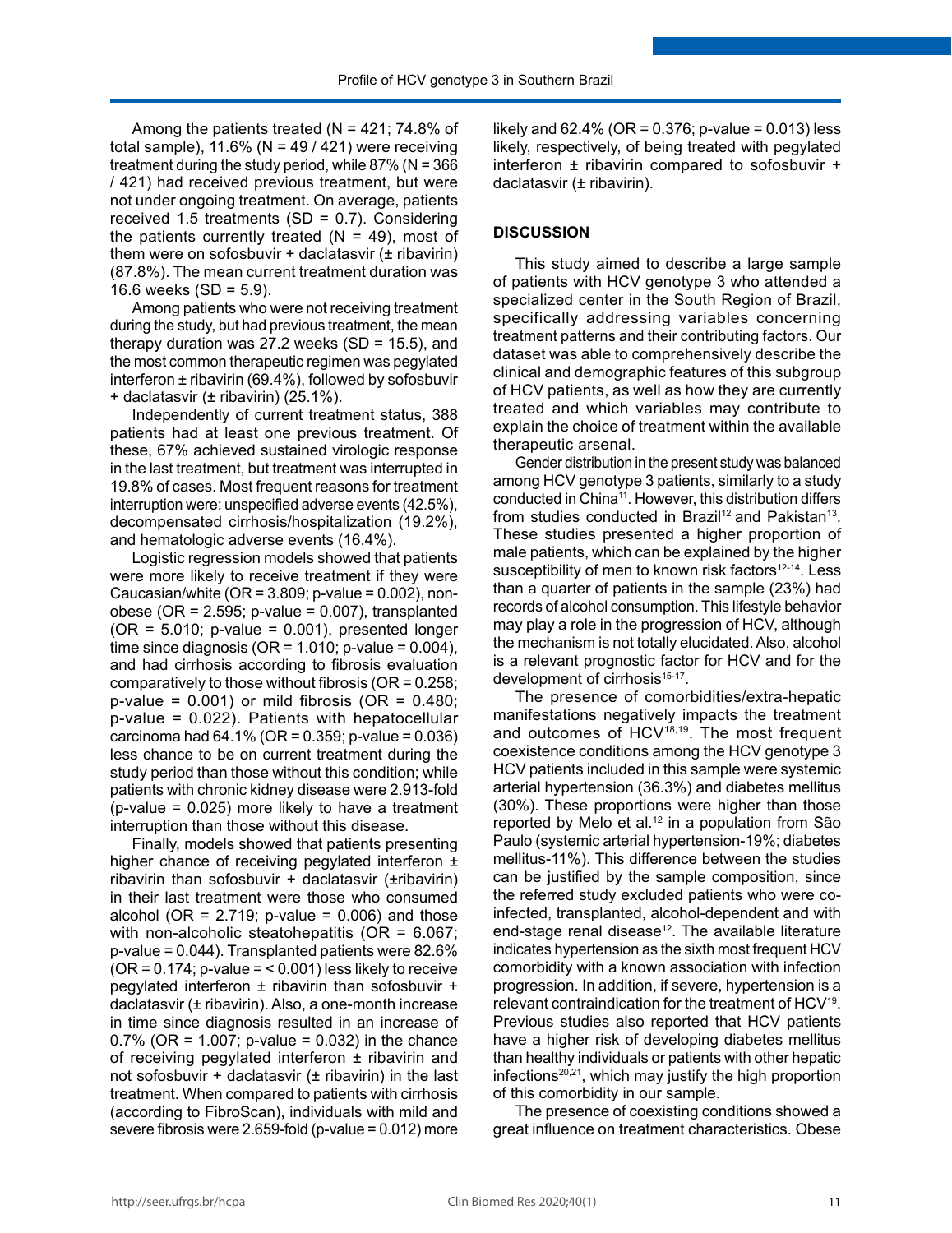patients were less likely to receive treatment compared to non-obese patients; and transplanted patients were more likely to receive treatment. The presence of hepatocellular carcinoma was associated with a lower chance of receiving treatment during the study, while chronic kidney disease was associated with treatment interruption. In fact, it is known that the presence of coexisting conditions can change the course of treatment, impacting on the effectiveness of the drugs<sup>18</sup>. Thus, health care providers must be aware of these conditions and consider them during the prescription decision process.

Currently, the first line for the treatment of HCV genotype 3 HCV is the scheme consisting of sofosbuvir + daclatasvir ± ribavirin, followed by the sofosbuvir + pegylated interferon + ribavirin scheme. In agreement with the guidelines of the Brazilian Ministry of Health (MoH), these therapeutic regimens were the most frequent ongoing treatments in our sample (87.8% and 6.1%, respectively)<sup>2</sup>. It is important to highlight that 6.1% of patients were being treated with pegylated interferon  $\pm$  ribavirin, a strategy recommended by the 2011 protocol version for genotypes 2 and 310.

The most common last treatment received was pegylated interferon  $\pm$  ribavirin (69.4%), which is consistent with the 2011 MoH guidelines<sup>10</sup>. The sofosbuvir + daclatasvir ± ribavirin regimen was the last treatment used by 25.1% of patients, which may be justified by the most recent introduction of this option in the MoH 2015 guidelines<sup>8</sup>. Accordingly, the logistic regression model, when the time since diagnostic increased by one month, there was a 0.7% increase in the chance that the patient received pegylated interferon ± ribavirin as last treatment, instead of sofosbuvir + daclatasvir ± ribavirin.

Patients with mild or no fibrosis had less chance of receiving treatment than those with cirrhosis. Also, the most common reasons for not treating the infection were the absence of fibrosis / mild fibrosis (22.5%) and decompensated cirrhosis / hepatocellular carcinoma / waiting for transplantation (21.8%). These justifications for non-treatment are in accordance with the 2015 and 2017 protocols, which recommended treatment for severe fibrosis and cirrhosis only<sup>8,9</sup>. However, with the 2018 updated version, all stages of hepatic fibrosis, including patients with hepatocellular carcinoma, should receive treatment<sup>2</sup>.

The main goals of HCV treatment are to achieve sustained virologic response in 12 or 24 weeks, according to the therapy administered<sup>2,9</sup>. The HCV genotype plays an important role in sustained virologic response and previous studies reported that genotype 3 had higher rates of sustained virologic response than genotypes 1 and 422. In our sample,

most patients obtained sustained virologic response after their last treatment (67%). This proportion is within the 66-80% range reported by other authors<sup>22</sup>.

According to most recent HCV protocol, the definition of the severity of infection is fundamental for therapy decision making<sup>2</sup>. More than half of this sample had cirrhosis, signalizing severe disease. In contrast, Fernandes et al.<sup>23</sup> found a 7% frequency of  $circhosis$  in other Brazilian study<sup>23</sup>. However, these authors did not specify the genotype of the sample, which may explain the difference, since previous studies have reported an association between genotype 3 and more advanced stages of fibrosis, cirrhosis, and hepatocellular carcinoma6,12,22.

The present study was conducted in the state of Rio Grande do Sul and covers exclusively patients with HCV genotype 3. Since the distribution of HCV genotypes varies among Brazilian regions and even between states in the same region<sup>5</sup>, the generalization of data must be done with caution. Another potential limitation of this study may be related to missing data or under notification, since it was conducted with a retrospective review of medical records. However, this limitation is applicable to all participants and is unlikely to result in a systematic bias.

There are few studies exclusively about HCV genotype 3 in Brazil. Thus, the present research provides an important contribution in describing a large sample of patients with this genotype. Treatment characteristics were influenced by the presence of comorbidities and complications of HCV, such as obesity, hepatic transplantation, hepatocellular carcinoma, and chronic kidney disease.

The most prescribed treatment today was sofosbuvir + daclatasvir ± ribavirin and is in accordance with current HCV MoH guidelines. On the other hand, there is still a small group of patients treated with pegylated interferon ± ribavirin, a treatment schedule considered suboptimal. The proportion of patients who achieved a sustained virologic response with last treatment was similar to other studies conducted with genotype 3 patients. Besides, the subgroup of patients with no/mild fibrosis who were not receiving treatment may face a change in treatment patterns in the near future, since they are now considered eligible for treatment according to a more recent version of the national HCV protocol.

# *Conflict of Interests*

The authors have nothing to disclose.

# *Funding*

This research was funded by Abbvie biopharmaceutical company.